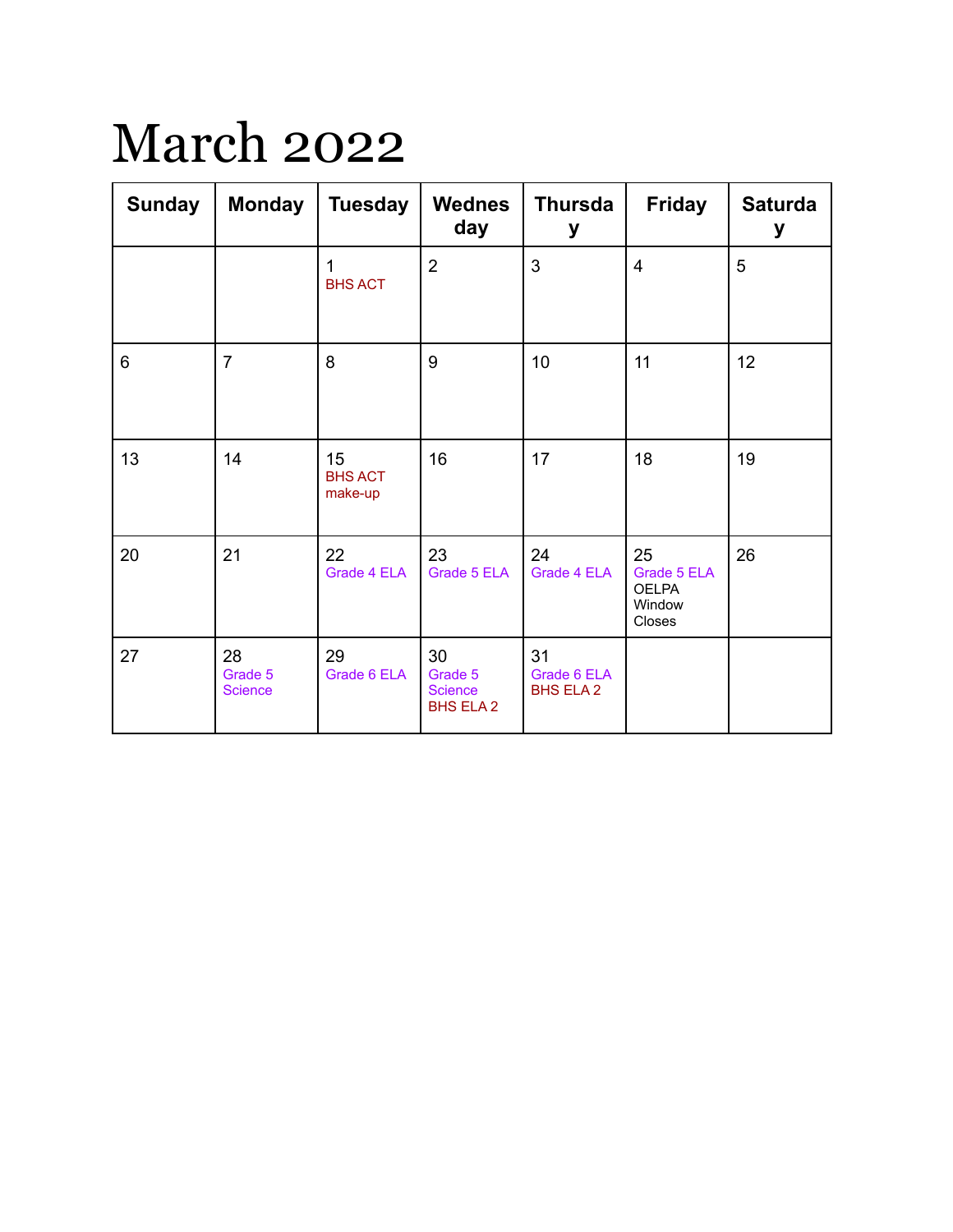## April 2022

| <b>Sunday</b> | <b>Monday</b>                                                                      | <b>Tuesday</b>                                                                       | <b>Wednes</b><br>day                                                     | <b>Thursda</b><br>у                                                                                                              | <b>Friday</b>                                                           | <b>Saturda</b><br>у |
|---------------|------------------------------------------------------------------------------------|--------------------------------------------------------------------------------------|--------------------------------------------------------------------------|----------------------------------------------------------------------------------------------------------------------------------|-------------------------------------------------------------------------|---------------------|
|               |                                                                                    |                                                                                      |                                                                          |                                                                                                                                  | 1<br><b>WAIVER</b><br><b>DAY</b>                                        | $\overline{2}$      |
| 3             | $\overline{\mathbf{4}}$<br>Grade 3 ELA<br>Grade 7&8<br><b>ELA</b>                  | 5<br>Grade 4 Math<br>Grade 7&8<br><b>ELA</b><br><b>BHS Algebra</b>                   | 6<br>Grade 3 ELA<br>Grade 5 Math<br><b>BHS Algebra</b>                   | $\overline{7}$<br>Grade 4 Math<br>Grade 7&8<br><b>Math</b><br><b>BHS</b><br>Geometry                                             | 8<br>Grade 5 Math<br>Grade 7&8<br><b>Math</b><br><b>BHS</b><br>Geometry | 9                   |
| 10            | 11<br>Grade 3 Math<br>Grade 8<br><b>Science</b><br><b>BHS US &amp;</b><br>Gov(A-K) | 12<br>Grade 6 Math<br>Grade 8<br><b>Science</b><br><b>BHS US &amp;</b><br>$Gov(A-K)$ | 13<br>Grade 3 Math<br>Grade 6 Math<br><b>BHS Bio &amp;</b><br>$Gov(L-Z)$ | 14<br><b>Spring STAR</b><br><b>Benchmarkin</b><br>g Window<br>Opens<br><b>BHS Bio &amp;</b><br>$Gov(L-Z)$<br>AA Window<br>Closes | 15<br><b>SPRING</b><br><b>BREAK</b>                                     | 16                  |
| 17            | 18<br><b>SPRING</b><br><b>BREAK</b>                                                | 19<br><b>SPRING</b><br><b>BREAK</b>                                                  | 20<br><b>SPRING</b><br><b>BREAK</b>                                      | 21<br><b>SPRING</b><br><b>BREAK</b>                                                                                              | 22<br><b>SPRING</b><br><b>BREAK</b>                                     | 23                  |
| 24            | 25                                                                                 | 26<br>Grade 7&8<br>Math                                                              | 27<br>Grade 7&8<br>Math                                                  | 28                                                                                                                               | 29                                                                      | 30                  |